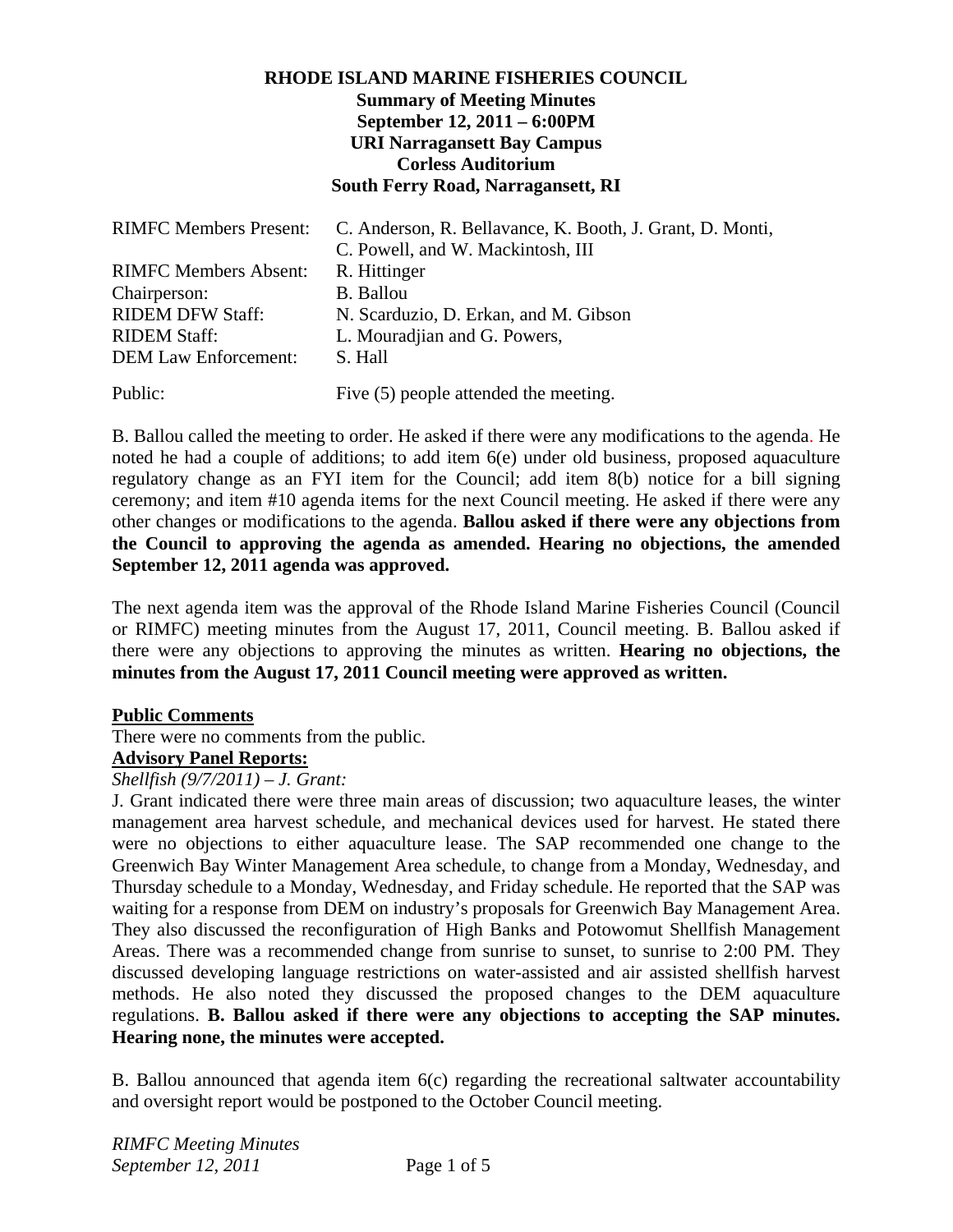### **New Business**

### *Discuss 2011-2012 Shellfish Winter Management Area Openings – B. Ballou:*

B. Ballou reported there had been three Shellfish Advisory Panel (SAP) meetings on this topic and the items were now before the Council for their consideration. Ballou outlined that the Council could discuss the items and make recommendations to the Director or wait until the next Council meeting to further digest the material and make recommendations at the next meeting.

With regard to the winter schedule, M. Gibson stated the Division supported the substitution from Thursdays to Fridays. However, there were substantive changes in number of days and hours that the Division had been unable to analyze. He asked the Council to give the Division until the October Council meeting to review the landings through the SAFIS data system.

J. Grant stated that the SAP had anticipated that this item would be continued to the October Council meeting to give the Division more time to generate a response. **B. Ballou asked Council members if there were any objections to continuing the item to the October Council meeting. Hearing no objections the item was continued to the October meeting.** 

#### *Industry Proposed Reconfiguration of High Banks and Potowomut Area A.*

B. Ballou indicated this issue was still under review by the Division and the item would eventually have to go out to public hearing. He anticipated putting this item on the November public hearing docket. He stated there was no action needed by the Council on this issue at this time he just wanted to give Council members a heads up about this items coming up for public hearing. There was some light discussion explaining that the issue had been proposed by industry and was still being reviewed by the Division. M. Gibson referred Council members to his memo enclosed in their Council packets and stated that the Division had not endorsed the proposal and had reservations about what was being proposed.

### *Discuss regulations for restrictions on detrimental shellfish harvest methods – B. Ballou:*

B. Ballou noted that this item is of similar nature where it will need to out to public hearing and we were looking at adding this to the November pubic hearing docket. J. Grant stated that the RI Shellfishermen's Association was planning to prepare a proposal package for the public hearing. B. Ballou stated this item would be brought back to the Council at the October meeting to see where we were and what would be noticed.

### *Discussion on RI Skate fishery – M. Gibson:*

B. Ballou indicated that the Council would need to decide how they would like to move forward on this issue, if they would want an AP to review the issue further then report to the Council or some other action. M. Gibson explained the matter of growing state water landings of skates was affecting the federal skate management program. He recommended the Council send this issue to the Groundfish AP for review and have them consider coming up with some regulations that would insure that the state waters fishery would not impair the federal management program.

M. Gibson also encouraged the Council to consider looking at all species that have a federal management plan where we do not have any state regulations and consider coming up with some regulations. There was discussion and agreement from the Council to proceed in this manner.

R. Bellavance asked if the Division could compile a list of these species for Council consideration. M. Gibson indicated that could be done.

**J. Grant made a motion to send the skate issue to the Groundfish AP for review and consideration. C. Powell seconded the motion with a friendly amendment to fill the Scientific Advisor and Federal Representative vacancies on the Groundfish AP prior to the group meeting. The Council voted unanimously in favor to approve the motion; in favor:**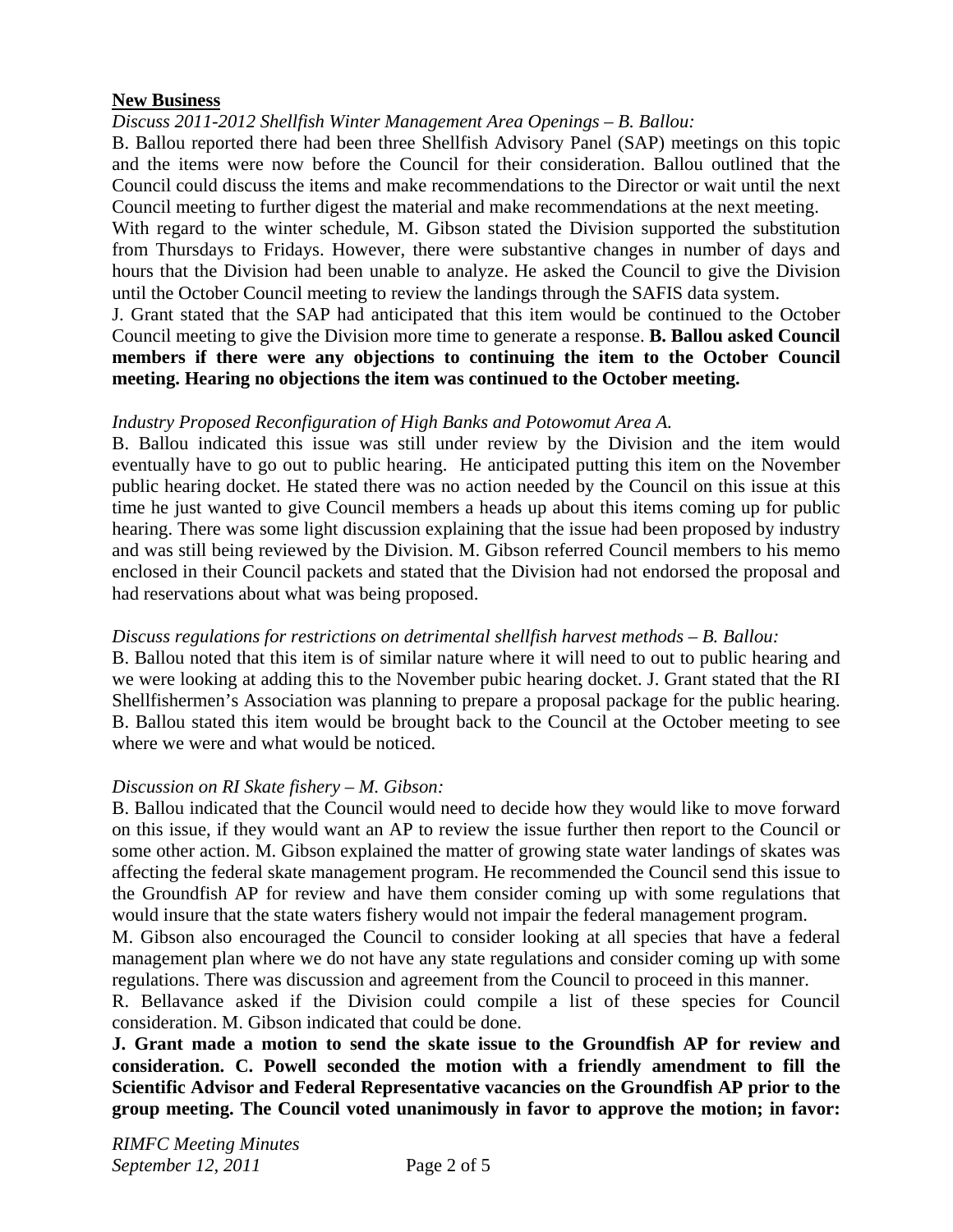# **(C. Anderson, R. Bellavance, K. Booth, J. Grant, D. Monti, C. Powell, and W. Mackintosh, III). The motion passed 7/0.**

J. Grant also requested to have the Division explore ways to deter federally permitted vessels from dropping their federal permits to pursue the state skate quota.

### *Review of AP memberships – B. Ballou:*

B. Ballou noted the AP Policy stated that AP members serve for one year. He noted that all the panels were ripe for review. There was Council discussion as to how to determine what members were attending meetings and which members may need to be replaced for lack of attendance. The Council decided that each AP Chair would review memberships with each assigned Division staff person to determine which AP members show up and which do not attend meetings. An announcement would then be sent out to fill vacancies. The Council agreed to report back by the next Council meeting on their progress.

R. Rheault asked if there was a policy about how long a member could serve on a panel noting there were people who had been on for a number of years and there should be an opportunity for others to participate. B. Ballou explained that cording to the AP Policy the membership was up for annual review so the Council could do whatever the wanted to do.

C. Powell stated that a one year appointment was a small amount of time and they should be on for may be two or three years with an annual review. He suggested this should be changed at some point.

## *Approval of Lobster Advisory Panel agenda – J. Grant:*

B. Ballou noted that "Trap Definition" was a continued item that the Lobster AP had been working on and they were planning to have another meeting in late October.

## **B. Ballou asked Council members if there were any objections to approving the LAP agenda as outlined. Hearing no objections from the Council, the draft meeting agenda with a date to be determined, was approved.**

### **Old Business**

*Continued discussion about future review procedures and appropriate advisory panel for aquaculture lease applications – B. Ballou/M. Gibson:* 

B. Ballou pointed out the there was a letter to the Council from M. Gibson outlining some thoughts on how to proceed to constitute an advisory panel for the purpose of reviewing and advising on aquaculture leases. B. Ballou also noted that per Council request he had asked D. Beutel, CRMC Aquaculture Coordinator, to give an overview of the Aquaculture program at the October Council meeting. B. Ballou suggested that the Council might want to hold off on doing anything pending D. Beutel's presentation. A number of Council members agreed to wait until D. Beutel's presentation before making any recommendations.

## *Continued discussion and action on vessel-based regulations for vessels fishing in more than one mode from April public hearing – B. Ballou:*

B. Ballou recapped by explaining that the previous Council made a motion to postpone any recommendations until the next meeting. He also suggested that deleting the recreational logbook provision might be an appropriate amendment to make because there currently was no recreational logbook. He indicated the Division was comfortable removing that provision. At the last Council meeting, the Council requested more time to review the materials and come back to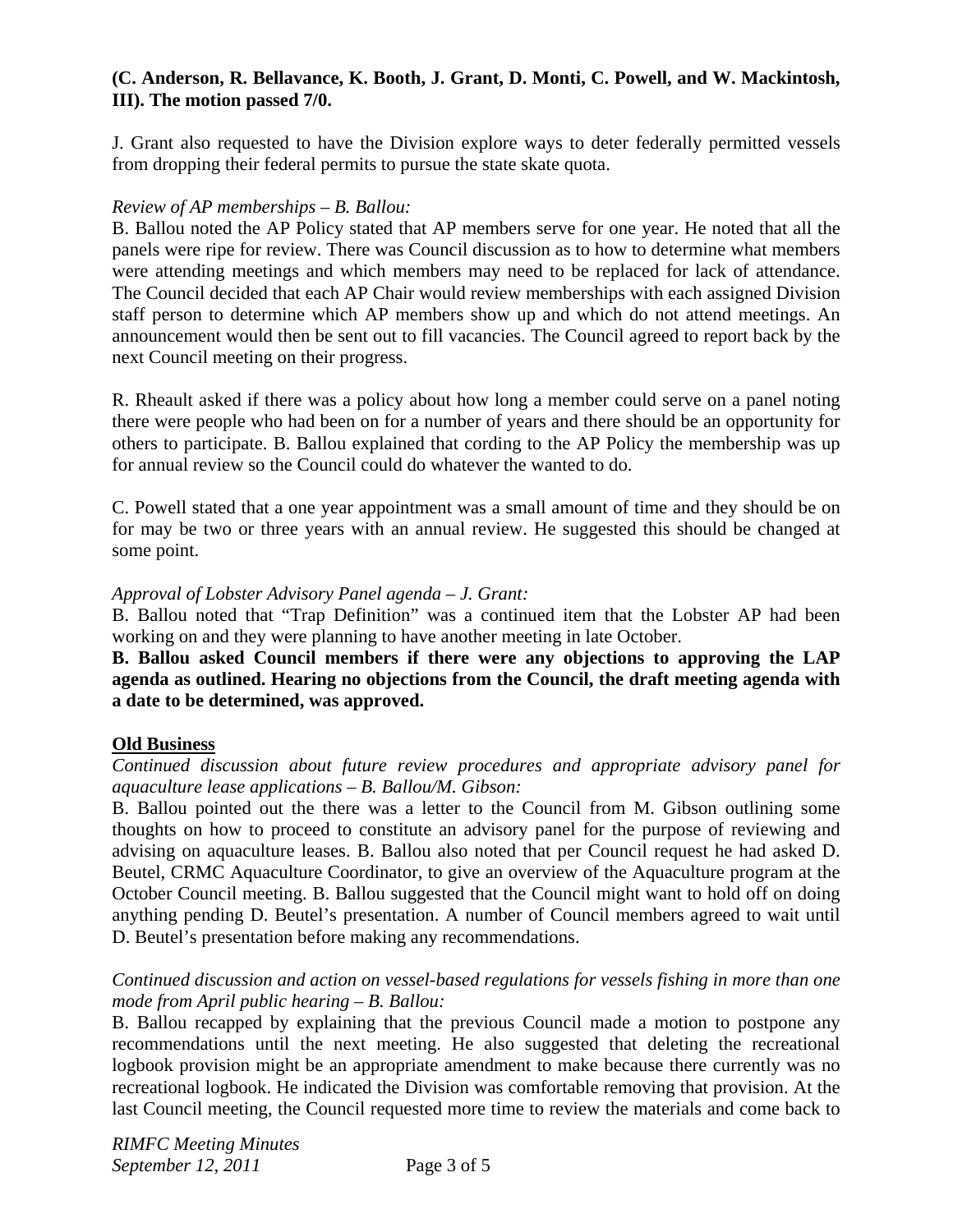the issue at the September meeting. He therefore opened the floor for Council discussion and questions. There was discussion about how this would be enforced and how difficult it would be to enforce this provision.

S. Hall felt this provision was a way to enable people to cheat and was not in support of the proposed change.

R. Bellavance stated it was not fair that one user group had an advantage over another user group and was not in support if that was going to be the case. He explained that the clearest way to define it was to be fish either commercially or recreationally. He stated this was what he supported the most. C. Powell asked for a definition of "separate trip" and wanted it to be defined.

K. Booth proposed clarifying the provision by simply inserting the word "finfish". W. Mackintosh agreed with K. Booth.

**C. Powell made a motion to recommend that the Director adopt Section 6.13-5 (Vessels Fishing in More than One Mode) with clarification of finfish, lobster, shellfish, and with a definition of "separate trip". K. Booth seconded the motion.** 

There was Council discussion on the intent of the motion. **After extensive discussion and input from DEM Law Enforcement, C. Powell withdrew the motion and K. Booth withdrew his seconded to the motion.** 

R. Bellavance stated that we have been discussing this for the past three years and gone through all the seniors and there really was no way to address all the enforcement concerns and make it fair for everyone. A person would just have to state whether they were in recreational fishing mode or commercial fishing mode and we would have to live with that.

S. Hall stated the proposal before the Council would weaken existing regulations.

K. Booth stated if Enforcement did not think this would accomplish what we had intended then he was not in favor of moving it forward.

B. Ballou stated the intent was also to establish clarity in the regulations.

**R. Bellavance made a motion to recommend that the Director adopt Section 6.13-5 (Vessels Fishing in More than One Mode) with the elimination of the beginning part of the last sentence in 6.13-5(b) (strike through) "A vessel that fishes in both modes during the same day must have on board separate commercial and recreational logbooks". D. Monti seconded the motion.**

C. Powell asked to make a friendly amendment to include the definition of "separate trip" in the motion.

R. Bellavance stated he would not want to include the definition without first knowing what the definition would be. The friendly amendment was not accepted.

**B. Ballou asked for a vote. The Council voted in favor to approve the motions; in favor: (C. Anderson, R. Bellavance, K. Booth, D. Monti, C. Powell, and W. Mackintosh, III); opposed: (J. Grant). The motion passed 6/1.** 

*Recreational Saltwater Fishing License – Accountability and Oversight – B. Ballou:*